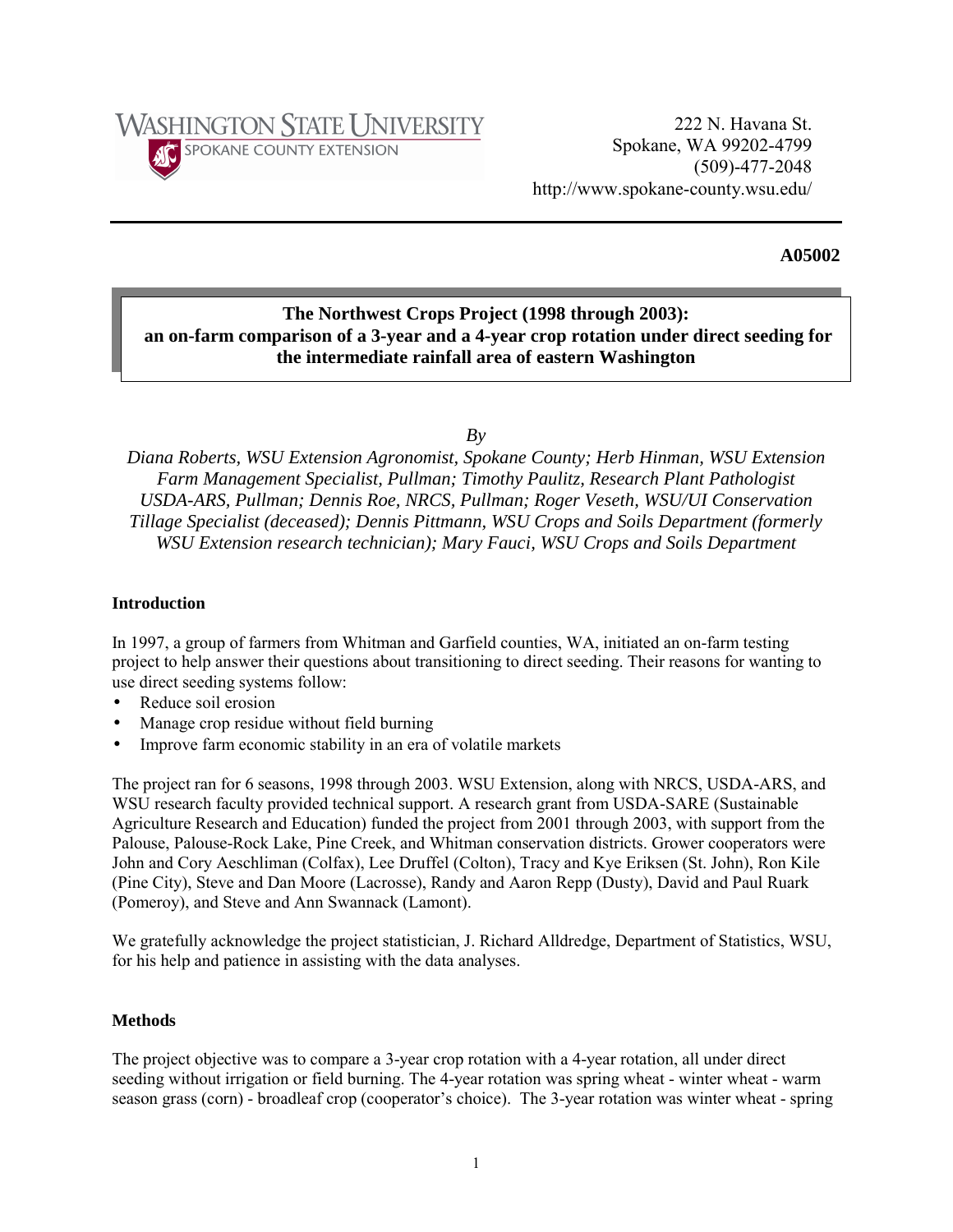barley - chemical fallow or broadleaf crop (cooperator's choice). This rotation followed closely a conventional rotation for the area, substituting chemical fallow for tillage fallow. The cooperators also selected the crop varieties that best suited their farms. For practical reasons such as space, plot layout, and fiddle factor, the project did not include a check rotation under tillage. The grower cooperators wanted to learn how to make direct seeding work, and were more interested in comparing rotations within that system.

Each farm had 1 replication of each rotation (1 site had 2 replications) for a total of 8 replications of both rotations. Each crop in the rotation was grown every year, so that each site had 7 plots (4 for the 4-year and 3 for the 3-year rotation). At each site, the plots were randomized, but every plot followed in its designated rotation throughout the project. The plots were 500 to 700 feet long and 30 to 60 feet wide, to accommodate the growers' existing farm equipment for spraying, seeding, and harvesting. All the experimental sites were in the intermediate rainfall area (14 to 18 inches annual precipitation) and were on Athena silt loam soil.

The farmers shared a John Deere 7000 6-row corn planter, but used their own direct seed drills for the rest of the plots. Drill types used were: Colfax - Great Plains double disk drill with turbo coulter; Dusty - John Deere 752 single disk drill; Lamont - IHC 150 with modified hoe openers; St. John - AgPro double disk drill; Lacrosse - Great Plains double disk drill with turbo coulter; Colton - Flexicoil 6000; Pomeroy - John Deere 752 single disk drill; Pine City - Concord air seeder with Anderson hoe openers. The cooperators did not use any form of tillage or harrowing operations to manage residue, but seeded directly into standing stubble.

We collected soil samples from each plot in Fall of 2003 for DNA analysis to determine the presence and levels of various soilborne pathogens in each rotation. The results of this study are reported in Appendix A.

Each year, prior to spring planting we took 4-ft soil samples, 3 per plot for moisture and nutrient analysis as a basis for fertilizer applications. Every season we collected yield and test weight data from the plots and the farmers compiled their operating costs. Yield and economic return were the primary factors of interest to the growers. In April 1998, at the beginning of the project, WSU scientists collected the following soil quality data from each site: pH, organic matter (OM) levels, earthworm counts, and bulk density. They repeated these tests again in Spring 2003, to determine overall changes in soil health and quality during the project. The results are shown in Appendix B.

In 2002 and 2003, we took stand counts (number of plants per 3 ft of row, repeated 3 times per plot at random locations) about 1 month after seeding. Stand establishment is a measure of successful seeding technique and would highlight any potential problems with the farmer's drill. In 2002 and 2003, we also took weed counts on the plots to study any changes in weed species that might occur with the change to direct seeding. However, 2 years' data were insufficient for inclusion in this report.

### **Results and Discussion**

#### *The Theories*

The 3-year rotation, winter wheat - spring barley - chemical fallow or broadleaf crop, was very similar to the local conventional rotation of winter wheat - spring barley - summer (tillage) fallow. This rotation is centered on winter wheat, the grain crop that typically provides the best economic return in eastern Washington. In the conventional 3-year rotation, farmers use tillage fallow to control weeds and provide moisture in the seed zone so the winter wheat crop can germinate and establish well before winter.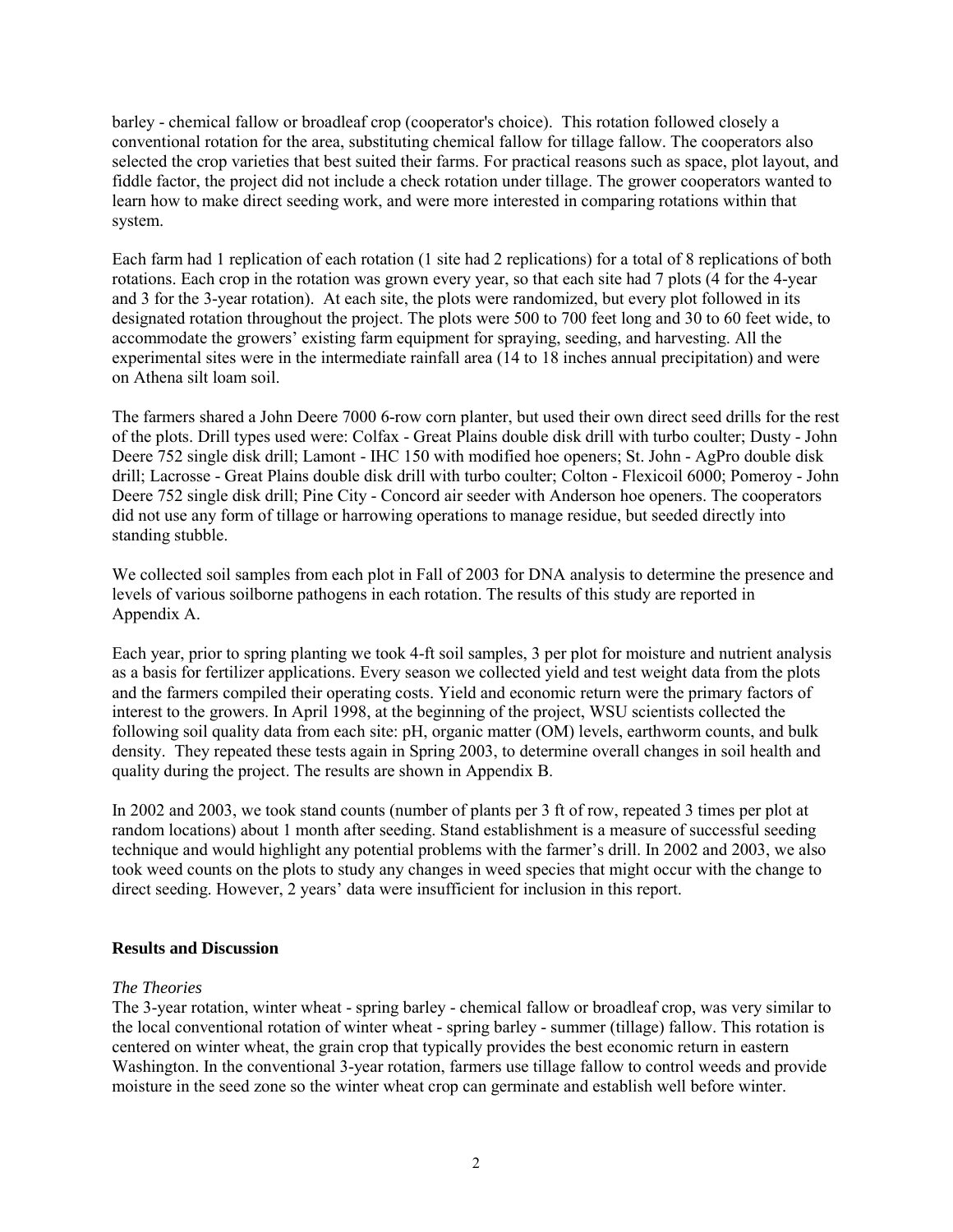In the 3-year direct seeding rotation, farmers used herbicides instead of cultivation to manage weeds in the fallow year. With chemical fallow the farmer does not create dust mulch at the soil surface that holds moisture in the seed zone, so establishing winter wheat was tricky in the dry fall weather that prevailed during this project. Also, repeated use of herbicides in chemical fallow that have the same mode of action will favor herbicide resistant weed species. However, determining shifts in weed biotypes was beyond the scope and time of this project.

The 4-year rotation was spring wheat - winter wheat - warm season grass (corn) - broadleaf crop (cooperator's choice). This was a diverse, but also a high-risk rotation that Dr. Dwayne Beck, South Dakota State University, had shown to be successful in the Pierre region of South Dakota. The corn as a warm season grass had a late seeding date (usually May 10-25), providing a longer window in the spring for managing spring emerging weeds. It would also enable the growers to diversify their herbicide use to slow development of herbicide resistant weed species. We hoped that incorporating a broadleaf and a warm season grass into the rotation would help break disease cycles, especially soilborne diseases that are endemic to the region, such as *Rhizoctonia*, *Pythium*, and Take-all. However, concurrent research at other locations revealed that these pathogens, especially *Rhizoctonia*, have a very wide host range that includes many of the broadleaf crops we tried in this project (Cook et al., 2002a).

The warm season grass (corn) has a more efficient photosynthetic process than cool season cereals such as wheat and barley, which enables it to produce huge amounts of biomass. Large corn stalks, when left as residue on the soil surface, are effective in reducing soil erosion. However, warm season grasses need warm days and warm nights (though they shut down when the temperature gets above 85°F or below 50ºF) plus summer rainfall in order to thrive. Dryland eastern Washington is low in heat units and summer moisture, so it is a marginal area for corn production. Marcos et al. (1998) showed that 2400 heat units are needed for short-season hybrids. They also showed that at Pullman, corn will freeze before physiological maturity 18% of the time. Nevertheless, Washington is a corn-deficient state, and some of the project participants remain optimistic that growing corn provided them with agronomic benefits. They believe it has a fit in their rotation, especially if they can market it locally without having to dry the grain after harvest.

There is a broad spectrum of herbicides labeled for use with corn, which allows more herbicide diversity in the rotation. However, the scope and length of the project did not allow us to measure shifts in weed species or levels of herbicide resistance.

Decaying roots of corn and tap-rooted crops such as canola or mustard, when left undisturbed in the soil, should allow for increased water infiltration into the soil. However, some eastern Washington farmers who have direct seeded for 6 or more years, and have rotated with broadleaf crops, are finding hardpan layers at the depth of their seed drills. This is contrary to expectation, though WSU researchers have documented that, with several years of direct seeding, a compaction layer developed about 6 inches below the surface (Fuentes et al, 2003).

# *The Project Results*

Initially there were 8 replications of each treatment (rotation). However, during the 6 years of the project, "stuff" happened that reduced the effective number of replications and plots:

- One grower operation quit the project after the 2000 season because the partners felt overall that direct seeding was not working for them.
- Another grower decided after the 2001 season that his plots were not contributing useful data to the project. They were located on the breaks of the Snake River, and deer and elk moving up from the canyon decimated the corn and broadleaves every year. Also, the prevailing wind was at right angles to the plots, so herbicides tended to drift and damage adjacent crops. As the strips were only 30 feet wide, it did not leave enough healthy crop to harvest.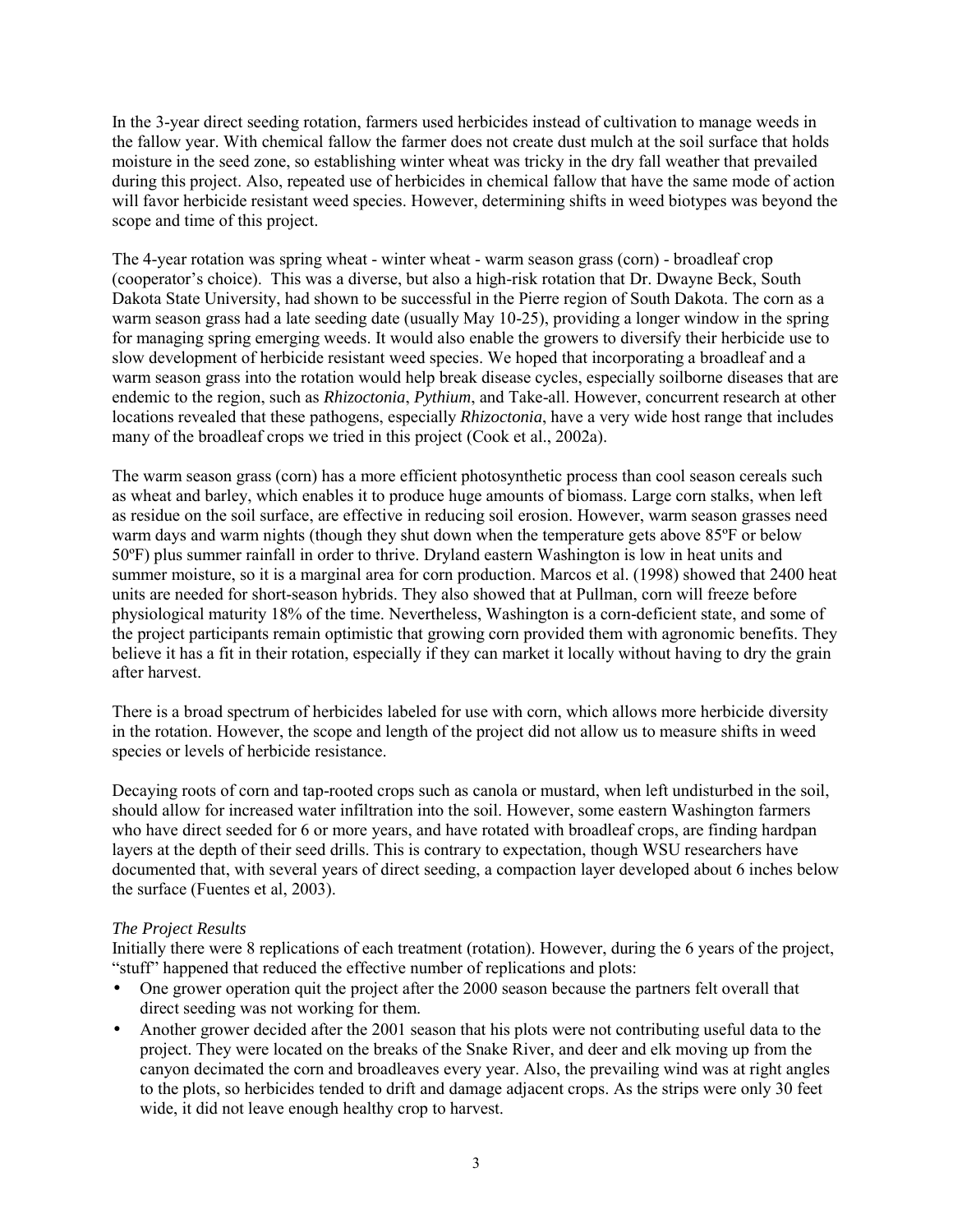- One cooperator operation had to move the plots to another location after the 2000 season as they were in a very frost-susceptible area. However, the new location also had frost and weed problems.
- The cooperators established the plots in the spring of 1998, so they all seeded spring wheat in place of winter wheat that season. This reduced the effective size of the data set for that year.
- A variety of planting mistakes occurred at some locations during the project. These all reduced the number of effective plots or replications, which made it difficult for the statistical program to detect differences between crops or rotations that were likely to recur in successive seasons.

Another factor that complicated the analysis was trying to compare a 3-year with a 4-year rotation, as the comparison would not be balanced (Figure 1).

Figure 1. Schematic diagram of a 3-year and a 4-year crop rotation within the Northwest Crops Project.



If one compares the rotations over 4-year periods, it would favor the 3-year rotation if it had 2 years of winter wheat, and would penalize it if it had 2 years of chemical fallow or a poorly adapted broadleaf crop. Alternatively, comparing data from 4 years with data from any 3 years would bias the comparison depending on whether the fourth year was a good or poor crop season.

Comparing the 2 rotations over 3-year periods would mean the 4-year rotation would be incomplete. Obviously, comparing the rotations over 12 years would reduce these concerns, but was not a practical solution. What we decided to do was make "rolling 4-year comparisons" of the 4-year versus the 3-year rotations. For example, the 4-year rotation data from 1999 to 2002 were compared first with the 3-year rotation data from 1999 to 2001, then from 2000 to 2002.

Table 1 shows the average crop yield for each rotation at each site for every year of the project. At every site, each crop in a rotation was represented each year. For example, there would be 4 plots of the 4-year rotation: winter wheat, corn, broadleaf (peas or canola), and spring wheat. The data points shown would be the average yield of these 4 plots, converted to lb/A for uniformity. Each data point for the 3-year rotation would be the average of 3 plots at each site.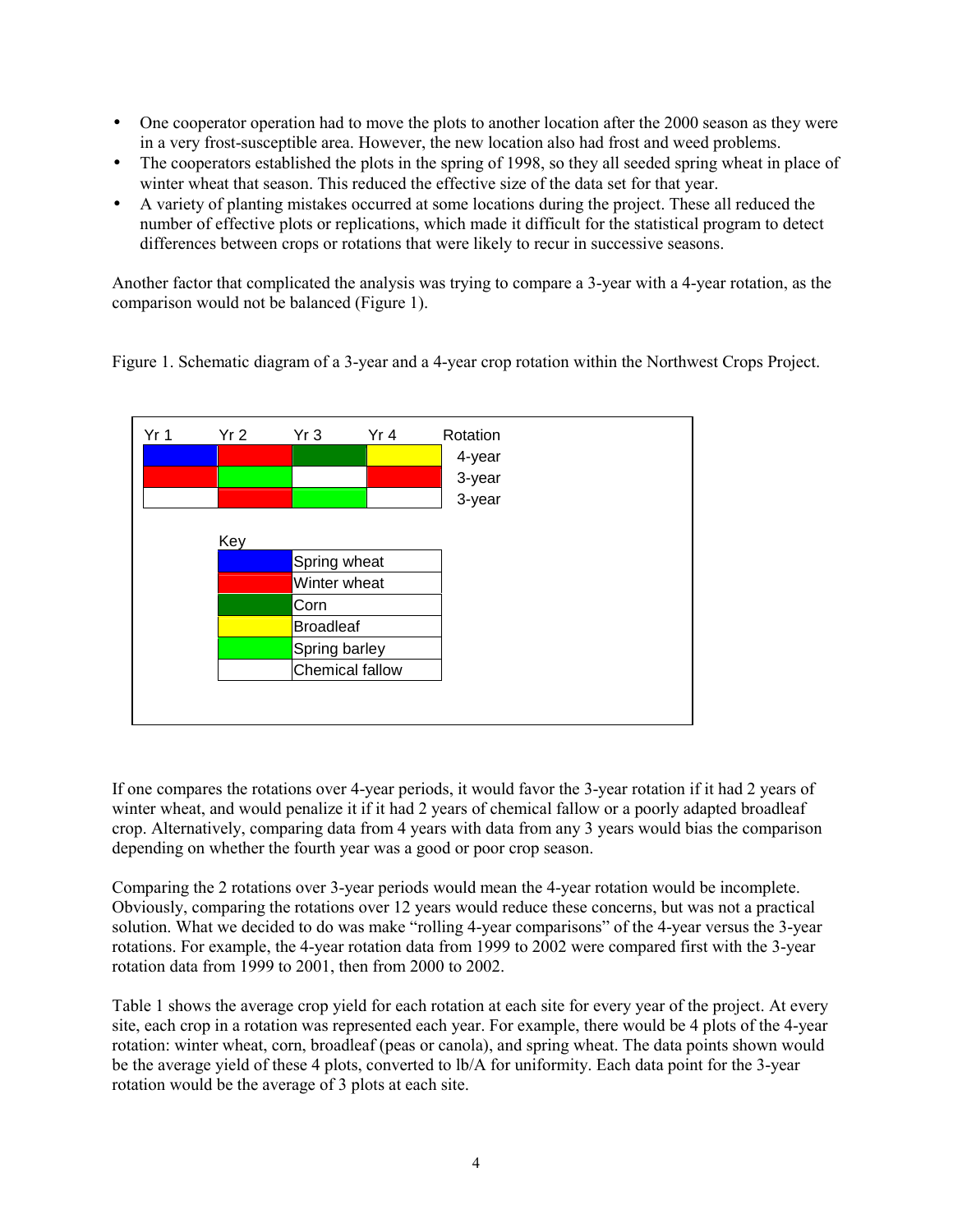|                                                                                               |           |      |             |             |      |      |      |               | Average |
|-----------------------------------------------------------------------------------------------|-----------|------|-------------|-------------|------|------|------|---------------|---------|
| Site                                                                                          | Rotation  | 1997 | 1998        | 1999        | 2000 | 2001 | 2002 | 2003          | (lb/A)  |
| Colfax                                                                                        | 4-year    |      | 3208        | 2819        | 3199 | 2355 | 2097 | 1245          | 2,487   |
|                                                                                               | 3-year    |      | 2807        | 2744        | 2626 | 2132 | 2101 | 1942          | 2,392   |
| Dusty                                                                                         | 4-year    |      | 3100        | 3027        | 3974 | 3296 | 2624 | 2370          | 3,065   |
|                                                                                               | $3$ -year |      | 2602        | 2797        | 2687 | 2685 | 2663 | 2502          | 2,656   |
| Lamont                                                                                        | 4-year    |      | $1118 \Phi$ | $2519 \Phi$ | 2133 | 849  | 1542 | 1156          | 947     |
|                                                                                               | $3$ -year |      | 950 Ф       | 1995Ф       | 1828 | 1162 | 1435 | 1272          | 1,440   |
|                                                                                               | Reverse   |      |             |             |      |      |      |               |         |
|                                                                                               | 4-year    |      | $1118 \Phi$ | $2519 \Phi$ | 2088 | 764  | 1672 | 1095          | 936     |
| St John                                                                                       | 4-year    |      |             |             |      | 1924 | 958  | 1635          | 1,506   |
|                                                                                               | 3-year    |      |             |             |      | 864  | 400  | 1280          | 848     |
| Pomeroy                                                                                       | 4-year    |      | 3863        | 1200        | 3254 | 1515 | 2315 | $4095 \Omega$ | 2,025   |
|                                                                                               | 3-year    |      | 2637        | 1862        | 2258 | 2415 | 2013 | $3460 \Omega$ | 1,864   |
| Colton                                                                                        | 4-year    |      | 3731        | 2053        | 2570 | 1290 |      |               | 1,607   |
|                                                                                               | 3-year    |      | 3276        | 2553        | 3047 | 1533 |      |               | 1,735   |
| Lacrosse                                                                                      | 4-year    | 2683 | 3178        | 2121        | 3184 |      |      |               | 2,792   |
|                                                                                               | 3-year    | 2620 | 3453        | 2267        | 3440 |      |      |               | 2,945   |
|                                                                                               |           |      |             |             |      |      |      |               |         |
| D <sub>0</sub> Vields of same crops in different plots and rotations were averaged at harvest |           |      |             |             |      |      |      |               |         |

Table 1. Average annual yield (lb/A) for each rotation at each site within the Northwest Crops Project.

Yields of same crops in different plots and rotations were averaged at harvest.

 $\Omega$  In 2003, winter wheat was seeded across all plots, but the plots were harvested separately.

The 4-year rotation was spring wheat - winter wheat - warm season grass (corn) - broadleaf crop (cooperator's choice). The 3-year rotation was winter wheat - spring barley - chemical fallow or broadleaf crop. Table 1 does not differentiate between these variations, as they were not consistent from year to year. However, we did break out these differences in the statistical analysis. The producer decided which broadleaf crop to grow, or whether to put that plot into chemical fallow, based on price and moisture considerations for that season. When one of the plots was in chemical fallow, we included the yield (zero) and the input costs in the analyses because this would be the yield and impact on the rotation in real life. It was an inherent goal of the project to allow the cooperators to make decisions on the plots similar to what they would do on a whole field basis, in an attempt to meld practical farming with research.

The reverse 4-year rotation at Lamont was a repeat of the standard 4-year rotation, except that spring wheat followed winter wheat. This reverse 4-year rotation was repeated at Dusty, but due to a planting error was not consistent throughout the project.

It is important to note these yields were for relatively small experimental plots, less than 1 acre in size, and were not representative of whole fields or the whole farm. In general, the cereal plots (wheat and barley) had yields fairly consistent with what one would expect for the area. However, crops new to the area: corn, mustard, and canola, reduced the yield averages. They do not have a 100-year history of breeding programs to support their adaptation to the area, so expecting them to perform with the same economic return as the cereals was a tall order. It was often difficult getting an adequate plant stand for several reasons. Setting the drills at the correct rate and depth for very small seeds was sometimes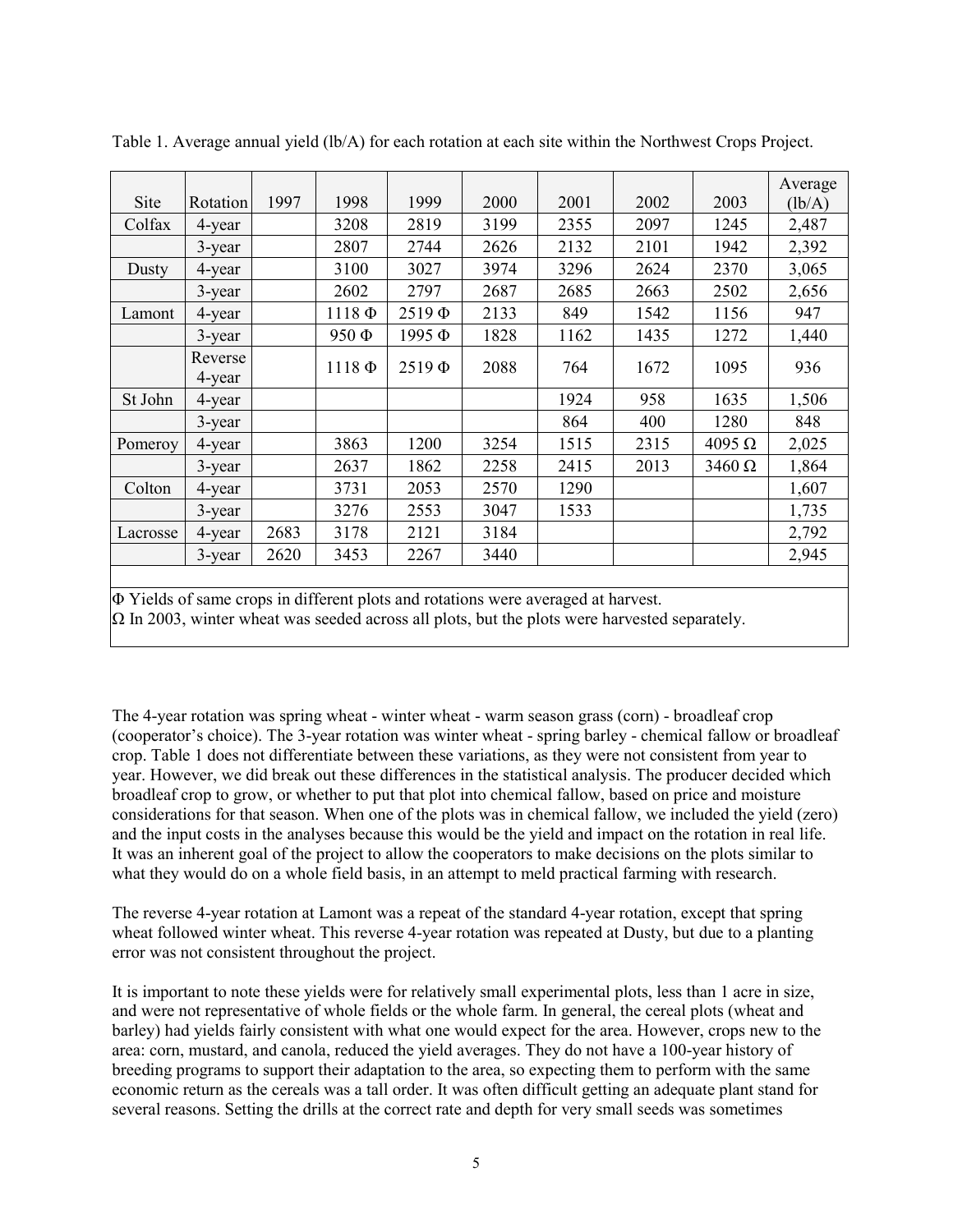challenging with these crops. For example, if the duff layer were thick, ensuring good seed to soil contact and moisture might mean the seeds were too deep for optimum germination. These unadapted crops tended to suffer from cold conditions at seeding, and also from frost damage. For example, 2 years there were freezing temperatures in May that killed canola. In 2002, the peas at one location died at the seedling stage, and residual from a previously applied soil active herbicide appeared to have caused the damage. Also in 2002, the plots experienced frost every month of the year. This highlighted the variability in our climate, which is not so noticeable when growing well-adapted crops.

Using farm-size equipment on relatively small plots created some problems with herbicide applications. Also, the alternative crops tended to be very attractive to wildlife. Deer and elk often decimated the corn in the fall when nothing else was green. However, when the farmers grew it in large fields (at least 100 acres), the damage was minimal and mostly confined to the field borders. In order to get a corn yield, we estimated the yield from a sample hand-harvested from each plot during the last week of September, when the grain was between 18% and 25% moisture. We used that measurement rather than what the farmer actually harvested (see Appendix C for comparisons between methods). Also, a reality of on-farm testing is that the plots are often an inconvenience to the farmers, who tend to put them lower on their management priority list than large fields. Consequently, the timing of seeding, harvest, and other management operations was not always optimal.

Crop yields at the Lamont site were considerably lower than at the other locations. While most of the years of this project were drier than normal, the site was exceptionally dry, especially in 2002 and 2003. These plots also incurred damage from deer and birds. Pheasants caused quite a lot of damage in the corn plots at most sites, and some years more than others, by pecking the seed out of the ground. Farmers in the Midwest have dealt with this problem by mixing cornmeal in the drill box, so the smell of corn is in a line, not concentrated at the seed location, Again, damage in larger cornfields was less noticeable.

The corresponding economic data for the rotation yields are in Table 2. The net return was calculated as gross revenue minus the sum of fixed and variable costs. We used the same crop prices for each site and across all years of the project. They were: soft white wheat - \$3.86/bu; spring barley - \$92/ton; spring peas - \$7.00/cwt; spring canola and mustard - 11 c/lb; and corn - \$2.60/bu. The fixed and variable costs were from operating costs the growers provided, so they varied with each site and crop. Although 3 of the cooperators used a custom harvester for corn at a rate of \$30/acre, these data reflect a cost for corn harvest provided by producers who used their own combines, as this is what they would do if growing corn on a whole field scale.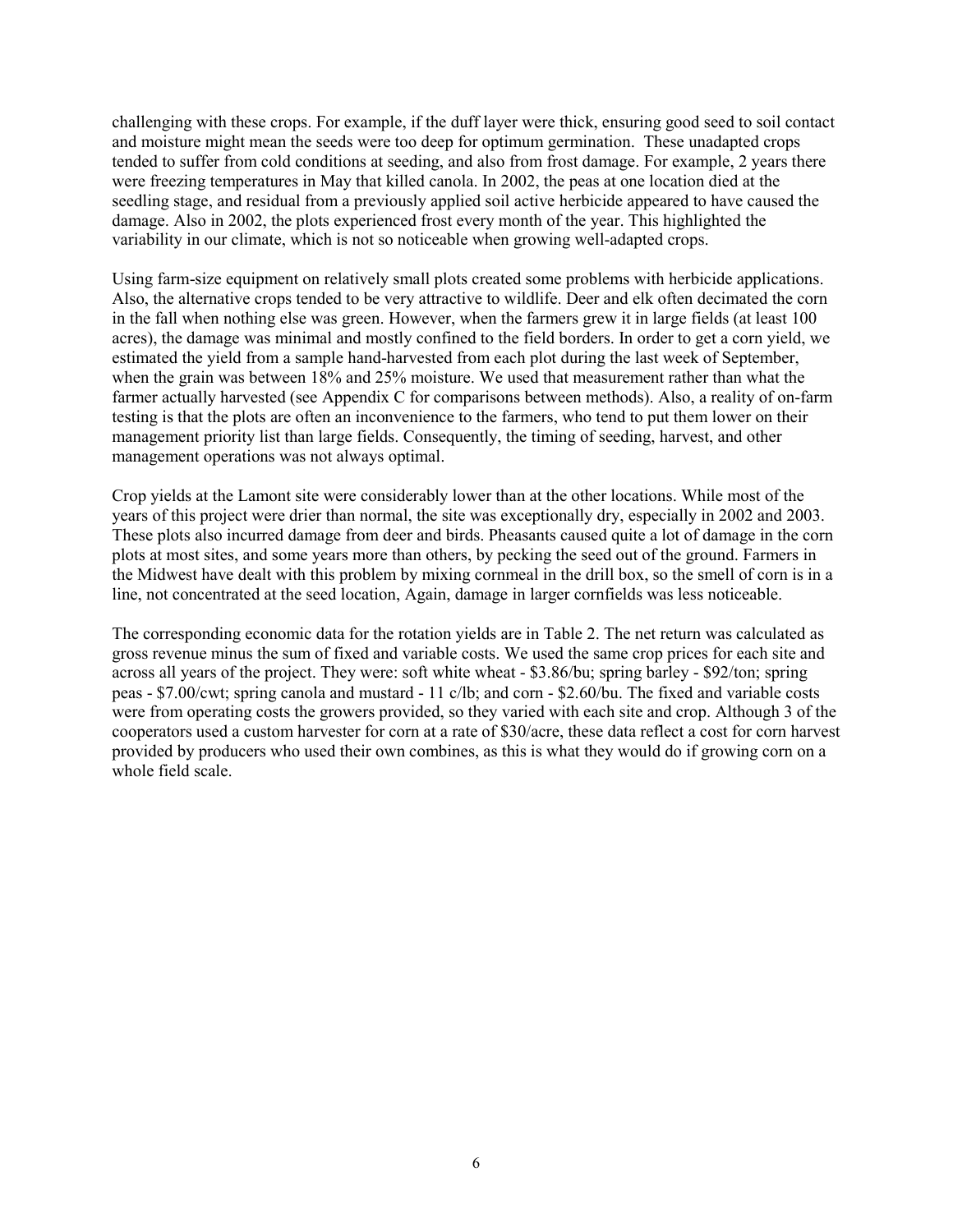| Site                                    | Rotation          | 1997    | 1998               | 1999               | 2000        | 2001        | 2002        | 2003              | Average<br>$(\frac{5}{A})$ |
|-----------------------------------------|-------------------|---------|--------------------|--------------------|-------------|-------------|-------------|-------------------|----------------------------|
| Colfax                                  | 4-year            |         | \$24.17            | \$16.14            | \$34.85     | \$9.43      | $-$4.27$    | $-$ \$34.00       | \$7.72                     |
|                                         | 3-year            |         | \$7.16             | \$12.04            | \$13.56     | $-$1.12$    | $-$1.50$    | $-$ \$8.08        | \$3.68                     |
| Dusty                                   | 4-year            |         | \$22.41            | \$21.33            | \$59.77     | \$32.03     | \$4.33      | \$0.44            | \$23.38                    |
|                                         | 3-year            |         | \$19.93            | \$32.58            | \$27.66     | \$25.59     | \$24.71     | \$21.09           | \$25.26                    |
| Lamont                                  | 4-year            |         | $-$ \$61.25 $\Phi$ | $-18.06 \Phi$      | $-$ \$30.35 | $-$ \$81.18 | $-$ \$51.37 | $-$ \$66.00       | $-$ \$38.15                |
|                                         | 3-year            |         | $-$ \$64.82 $\Phi$ | $-$ \$22.44 $\Phi$ | $-$ \$26.80 | $-$ \$54.30 | $-$ \$42.12 | $-$ \$55.10       | $-$ \$44.26                |
|                                         | Reverse<br>4-year |         | $-$ \$61.25 $\Phi$ | $-18.96 \Phi$      | $-$ \$32.21 | $-$ \$69.60 | $-$ \$46.18 | $-$ \$69.91       | $-$ \$36.32                |
| St John                                 | 4-year            |         | $-$ \$35.62        | $-$ \$80.49        | $-$ \$43.69 |             |             |                   | $-$ \$53.27                |
|                                         | 3-year            |         | $-$ \$58.66        | $-$ \$83.17        | $-$ \$42.41 |             |             |                   | $-$ \$61.41                |
| Pomeroy                                 | 4-year            |         | \$55.48            | $-$ \$41.39        | \$31.04     | $-$ \$44.43 | \$6.99      | $$73.94$ $\Omega$ | \$1.28                     |
|                                         | 3-year            |         | \$14.99            | $-$ \$22.63        | \$5.71      | $-$15.61$   | $-$ \$2.02  | $$47.71$ $\Omega$ | $-$ \$3.26                 |
| Colton#                                 | 4-year            |         |                    |                    |             |             |             |                   |                            |
|                                         | 3-year            |         |                    |                    |             |             |             |                   |                            |
| Lacrosse <sup><math>\wedge</math></sup> | 4-year            | \$20.92 | \$10.51            | $-$ \$6.94         | $-$ \$3.37  |             |             |                   | \$5.28                     |
|                                         | 3-year            | \$23.77 | \$35.00            | \$6.95             | \$23.66     |             |             |                   | \$22.35                    |
|                                         |                   |         |                    |                    |             |             |             |                   |                            |

Table 2. Annual net return (\$/A) for each rotation at each site within the Northwest Crops Project.

Φ Yields of same crops in different rotations and plots were averaged at harvest.

 $\Omega$  In 2003, winter wheat was seeded across all plots, but the plots were harvested separately.

# Economic data not available.

 $\wedge$  Economic data for this site provided by Monsanto's Center for Excellence project.

### *Statistical analysis*

For this project, the purpose of statistical analysis was to provide an estimate of how reliably one factor (in this case usually a crop rotation) would perform better than another factor/rotation in any crop season, so that farmers could decide which was more beneficial for their operation. In order to demonstrate what we call "statistical significance," 1 rotation must perform better than another pretty consistently across the locations and seasons tested. The more replications (locations and years) included in the test, the more reliably the data will indicate relative performance. Although we started out with 8 site replications, for various reasons we ended up with 4 that went through the whole 6 seasons. Within these replications, further data was lost due to planting or harvesting errors. Trying to meld practical farming decisions, i.e., varying crop choices with the seasonal conditions and price also complicated the analysis. Using a very rigid design, however, may provide a more definitive, but limited result that has less practical applicability for the farmer. Ultimately, the final dataset was considerably smaller than planned, which reduced the power of the statistical analysis.

A summary of the statistical comparisons made is in Table 3. For each comparison we compared the overall 4-year rotation with the overall 3-year yields (lb/A) and net return (\$/A) across all sites and at individual sites. We also included variations of these rotations: the reverse 4-year (spring wheat followed winter wheat), the alternate 3-year (a broadleaf crop substituted for chemical fallow), a mixed 3-year (chemical fallow or broadleaf used as appropriate for the season).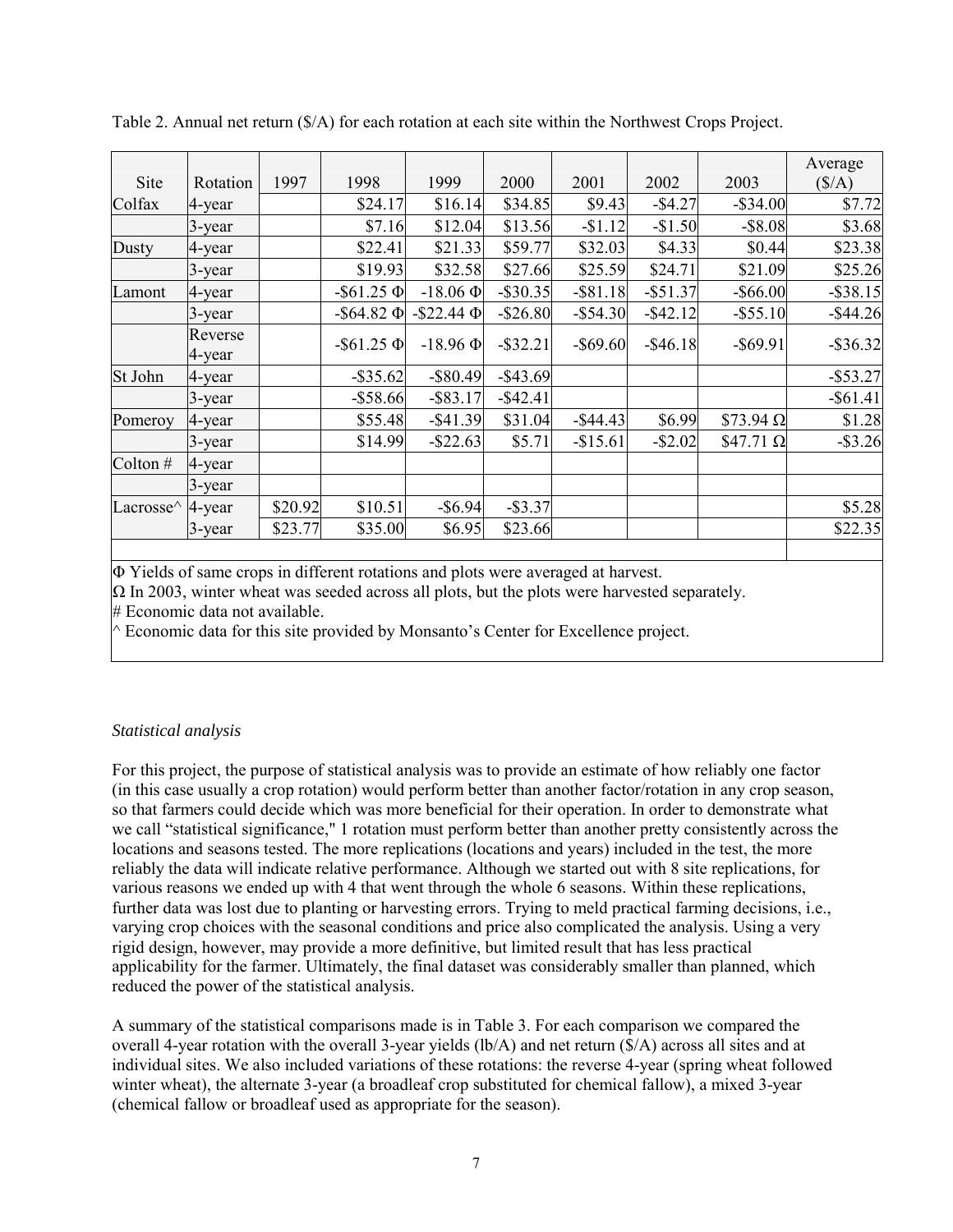Table 3. Summary of statistical comparisons between crop rotations made on the Northwest Crops Project data.

| Sites included                                                                                   | Comparisons made; 4-yr rotation vs. 3- | Variables                  | Statistical         |  |  |  |
|--------------------------------------------------------------------------------------------------|----------------------------------------|----------------------------|---------------------|--|--|--|
|                                                                                                  | yr rotation                            | analyzed                   | significance        |  |  |  |
| Colfax, Dusty,                                                                                   | 4-yr 1998-2001 vs.                     | Yield $(lb/A)$ ,           | All NS (not         |  |  |  |
| Lamont                                                                                           | 3-yr 1998-2000 & 1999-2001             | Net return $(\frac{S}{A})$ | significant)        |  |  |  |
| Colfax, Dusty,                                                                                   | 4-yr 1999-2002 vs.                     | Yield $(lb/A)$ ,           | All NS              |  |  |  |
| Lamont                                                                                           | 3-yr 1999-2001& 2000-2002              | Net return $(\frac{S}{A})$ |                     |  |  |  |
| Colfax, Dusty,                                                                                   | 4-yr 2000-2003 vs.                     | Yield $(lb/A)$ ,           | All NS              |  |  |  |
| Lamont                                                                                           | 3-yr 2000-2002 & 2001-2003             | Net return $(\frac{S}{A})$ |                     |  |  |  |
| St. John                                                                                         | 4-yr vs. 3-yr, 2001-2003               | Net return $(\frac{S}{A})$ | <b>NS</b>           |  |  |  |
| Lacrosse                                                                                         | 4-yr 1997-2000 vs.                     | Net return $(\frac{S}{A})$ | First comparison,** |  |  |  |
|                                                                                                  | 3-yr 1997-1999 & 1998-2000             |                            | second comparison   |  |  |  |
|                                                                                                  |                                        |                            | <b>NS</b>           |  |  |  |
| Pomeroy                                                                                          | 4-yr 1998-2001 vs.                     | Net return $(\frac{S}{A})$ | <b>Both NS</b>      |  |  |  |
|                                                                                                  | 3-yr 1998-2000 & 1999-2001             |                            |                     |  |  |  |
| Pomeroy                                                                                          | 4-yr 1999-2002 vs.                     | Net return $(\frac{S}{A})$ | <b>Both NS</b>      |  |  |  |
|                                                                                                  | 3-yr 1999-2001 & 2000-2002             |                            |                     |  |  |  |
| ** = Net returns of rotations compared were significantly different at the 5% probability level. |                                        |                            |                     |  |  |  |
| $NS = Not$ a significant difference statistically.                                               |                                        |                            |                     |  |  |  |

The analyses also accounted for missing plots and planting and harvesting errors, though this effectively reduced the size of the dataset and the power of the analysis. The economic analysis included both the custom harvest rate for corn used at the Colfax, Dusty, and Lamont sites as well as an estimation of the growers' cost had they harvested the corn themselves.

Although in many of the comparisons we made, we could not detect consistent/statistical differences between rotations, it does not mean that those differences do not exist and that the 3-year and 4-year rotations will perform identically on any particular farm. Although the sites chosen had similar soil types and broad precipitation amounts, there were actually considerable differences among these locations, which also masked differences between the rotations. Having more replications of the rotations at each site would have overcome this problem, but would have been unwieldy for the farmers to manage. Although we cannot make recommendations from many of these comparisons, by looking at the average yields for a nearby site, a farmer can get a sense of which rotation tended to be more risky or beneficial. Also, although a small yield difference may not earn statistical merit, when multiplied across several hundred acres it may make a big economic difference to the farmer. The farmer has to make a management decision, so it is preferable to go with the option that looks best (or least risky) even if it is not statistically better.

Of the combined and individual site comparisons between the 4-year and 3-year rotations at Colfax, Dusty, and Lamont, the only statistical difference revealed that, in some comparisons, the 3-year rotation over the years 2000 to 2002 had a higher net return than the 4-year rotation over 2000 to 2003. This was not consistent and was probably largely attributable to the very low returns obtained in 2003 due to dry conditions. We did not have data for all 6 years from St John, Lacrosse, and Pomeroy. Individual analyses at these sites generally showed no statistical differences between the 3-year and 4-year rotations. However, at Lacrosse, the 3-year rotation over 1997-1999 did have a higher net return than the 4-year rotation, 1997-2000.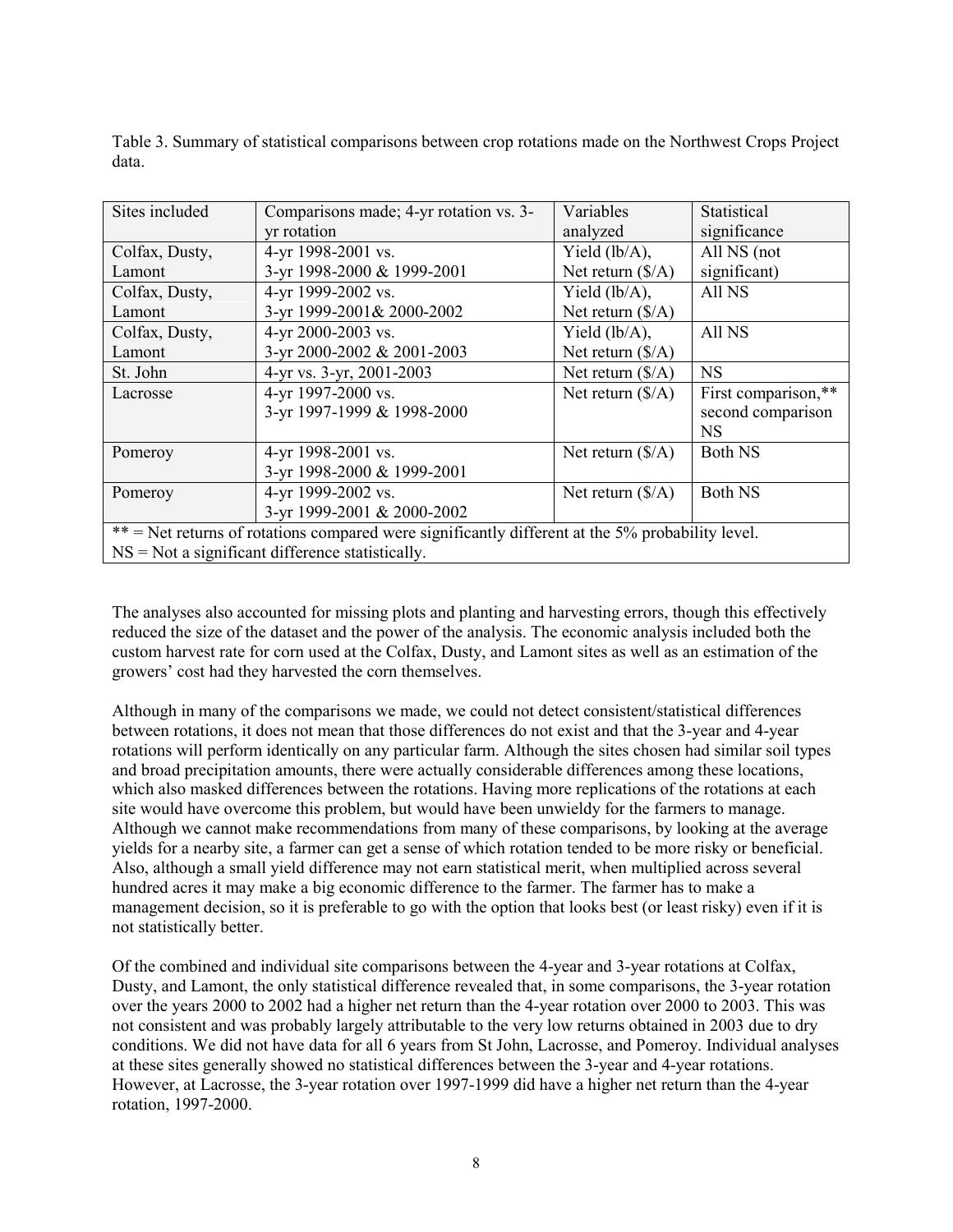Overall, we did not see consistently better performance by either rotation. This has some positive connotations, i.e., choosing a rotation due to current commodity price, climatic conditions, and situations on one's own farm is probably adequate.

In order to determine the specific benefits of individual crops in rotation, we also compared yield and net return of winter and spring wheat following different crops (Table 4). Although our primary intent was to evaluate whole crop rotations, we also compared the yield and net return of corn and barley (Table 4) as the cooperators hoped that corn would occupy a similar rotational slot as barley and possibly confer some agronomic benefits.

| Sites included in the analysis | Comparisons made          | Average yield (lb/A) | Net return $(\frac{S}{A})$ |
|--------------------------------|---------------------------|----------------------|----------------------------|
| Colfax, Dusty, Lamont          | WW $\Phi$ after SP versus | 3794**               | $65.48**$                  |
| St John, Pomeroy, Colton       | WW after SW               | 2785                 | 11.75                      |
| Dusty, Lamont                  | WW after SM or SCN vs.    | 3088 NS              | 25.05 NS                   |
|                                | WW after SW               | 2906                 | 17.55                      |
| Colfax, Dusty, Lamont          | WW after SBL vs.          | $3757**$             | $63.71**$                  |
| St John, Pomeroy, Colton       | WW after SW               | 2785                 | 11.75                      |
| Dusty, Lamont                  | WW after SP vs.           | 3520 NS              | 42.92 NS                   |
|                                | WW after SM or SCN        | 3088                 | 25.05                      |
| Colfax, Dusty, Lamont          | WW after CF vs.           | 3750**               | 53.33 **                   |
| St John, Pomeroy, Lacrosse     | WW after SW               | 2882                 | 17.11                      |
| Colfax, Dusty, Lamont          | WW after CF vs.           | 3436 NS              | 48.90 NS                   |
| St John, Pomeroy               | WW after SP               | 3879                 | 65.48                      |
| Dusty, Lamont                  | WW after CF vs.           | 2961 NS              | 24.96 NS                   |
|                                | WW after SM or SCN        | 3088                 | 25.05                      |
| Colfax, Dusty, Lamont          | WW after CF vs.           | 3436 NS              | 48.90 NS                   |
| St John, Pomeroy               | WW after SBL              | 3836                 | 63.71                      |
| Dusty, Lamont                  | SW after WW vs.           | 2534 NS              | $-1.79$ NS                 |
|                                | SW after SP               | 2862                 | 9.55                       |
| Colfax, St John, Colton,       | SW after SW vs.           | 3015 NS              | $-15.28$ NS                |
| Lacrosse                       | SW after SP               | 2539                 | $-12.52$                   |
| Dusty, Lamont                  | SW after WW vs.           | 2534 NS              | $-2.95$ NS                 |
|                                | SW after SBL              | 2682                 | 4.18                       |
| Colfax, Dusty, Lamont          | Corn vs.                  | 2150 NS              | $-46.72$ NS                |
|                                | Barley                    | 2346                 | $-35.75$                   |

Table 4. Yield (lb/A) and net return (\$/A) of crop sequences and crop comparisons made independent of the crop rotation within the Northwest Crops Project.

 $\Phi$  WW = winter wheat, SP = spring peas, SW = spring wheat, CF = chemical fallow, SBL = spring broadleaf (including peas, canola, mustard), SM = spring mustard, SCN = spring canola. \*\* Indicates means different at 5% level of probability. NS = not a significant difference statistically.

In Table 4, the analyses that included the greatest number of experimental sites had the greatest number of data points. In these situations, differences in yield or net return are more likely to be statistically different. Where the data was collected from only 2 sites, there were usually very few data points and what appeared to be large differences in yield or net return did not analyze as significant.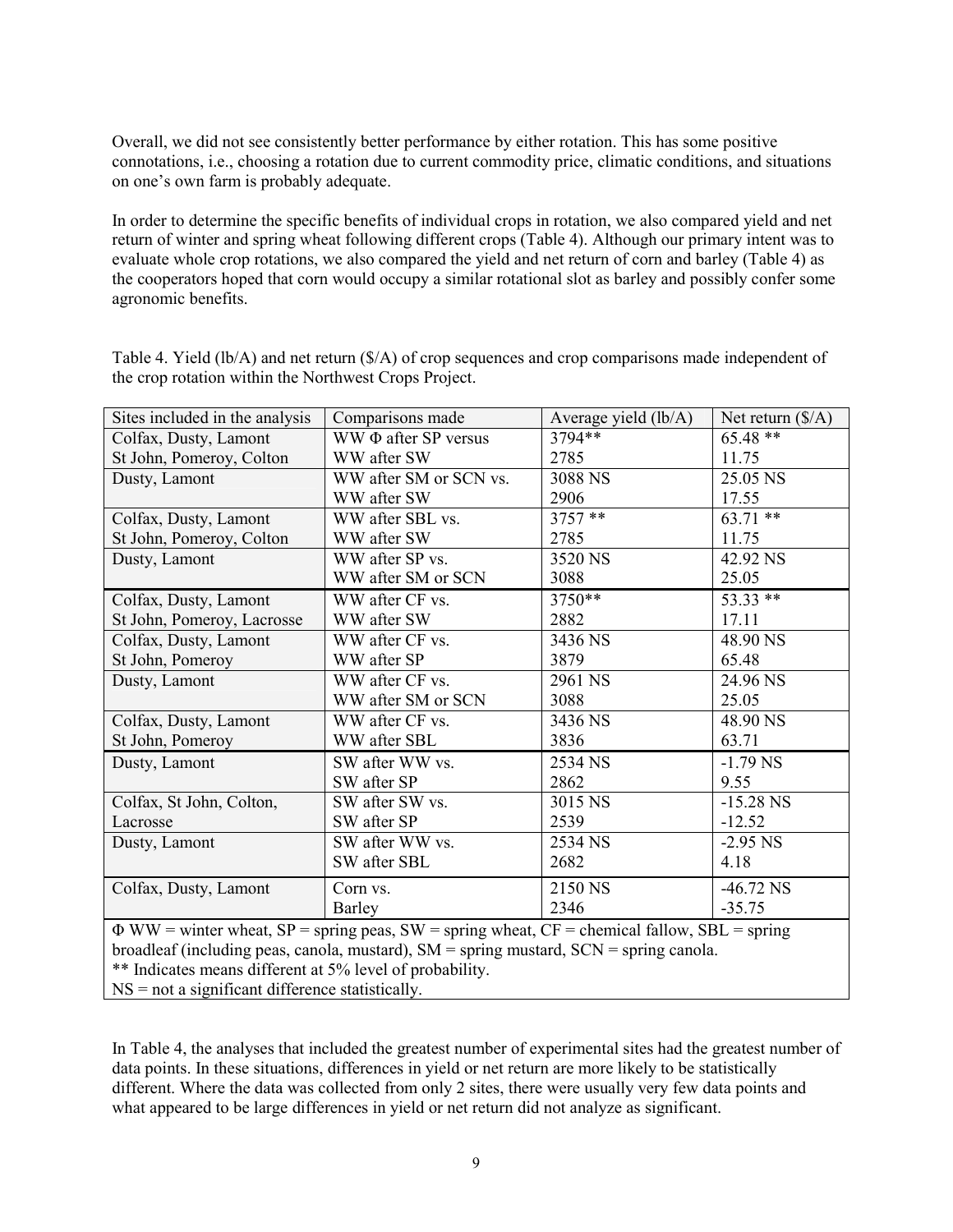Planting winter wheat following spring peas or following any broadleaf (peas, mustard, or canola) provided yield and economic advantages over seeding it following spring wheat. It would appear that spring peas conferred most of the benefit (*Note*: peas use 1 to 3 inches less moisture than spring wheat), as there was no significant advantage to planting winter wheat following spring canola or mustard alone. However, having small data sets and including 1 site that experienced very dry seasons probably compromised the analyses involving spring canola or mustard alone.

Winter wheat yields and net return following chemical fallow were significantly better than following spring wheat. However, the broadleaves, peas, canola, and mustard, tended to improve (but not significantly) the yield and net return of subsequent winter wheat crops more than chemical fallow. So, in years with adequate moisture it would be better to grow a broadleaf crop rather than spring wheat, instead of having chemical fallow. In this project we did not have a rotation with winter wheat following spring barley.

Although not significant, the trends showed it was preferable to plant spring wheat after a spring broadleaf than after winter or spring wheat. An important aspect of all these analyses was that the sequences occurred in several crop years and on different farms, so the differences in yield and net return might well be due to variations in location and season rather than a rotation effect.

When comparing corn from the 4-year rotation with barley from the 3-year rotation, the yields and net returns were not significantly different though corn tended to yield less and cost more to produce than did barley.

# *Experiential observations*

Much of the value of the project was in learning together as a group, and being able to discuss challenges with other farmers having similar experiences. Following are some of the things we learned and observed in the course of the project.

- The region is capable of growing many diverse crops, besides wheat and barley or peas and lentils. We experimented with garbanzos (chickpeas), mustard, canola, and corn.
- Our experience with corn (a warm season crop) was variable. Despite the agronomic difficulties, some farmer cooperators were successful and along with their friends, families, and neighbors, they saw that with proper management we can grow corn in this region. Other growers had too many problems and decided that growing corn did not provide any economic gain for their operation even though it did show some signs of rotational benefits. However, corn is not likely to succeed every year as temperature (growing degree days) and summer moisture tend to be limited.
- We learned about corn planters and harvest headers, timing of seeding, seeding rates and depths, plus the importance that each plays in raising a corn crop. We learned about corn markets, local demand or lack thereof, and where to ship corn that was too high in moisture content for local storage. We also learned about problems with small corn acreage from deer, elk, and birds feeding on the crop, and that late spring frost and early fall frosts that can really affect the final crop yield.
- By using a small seed corn, growers were able to use their own drills for seeding, and they could harvest the corn with their grain header, thus eliminating the extra costs of renting a corn planter and harvest equipment. The limiting factor to harvesting corn with a grain header was crop yield; up to 75 bu/A (2 tons/A) it was feasible, but above that the grain header was not able to process the biomass and many corn cobs were lost.
- However, at the end of the project, 3 of the growers were sufficiently optimistic to purchase the corn planter and they seeded corn in the spring of 2004. At least 2 other growers intend to use the small